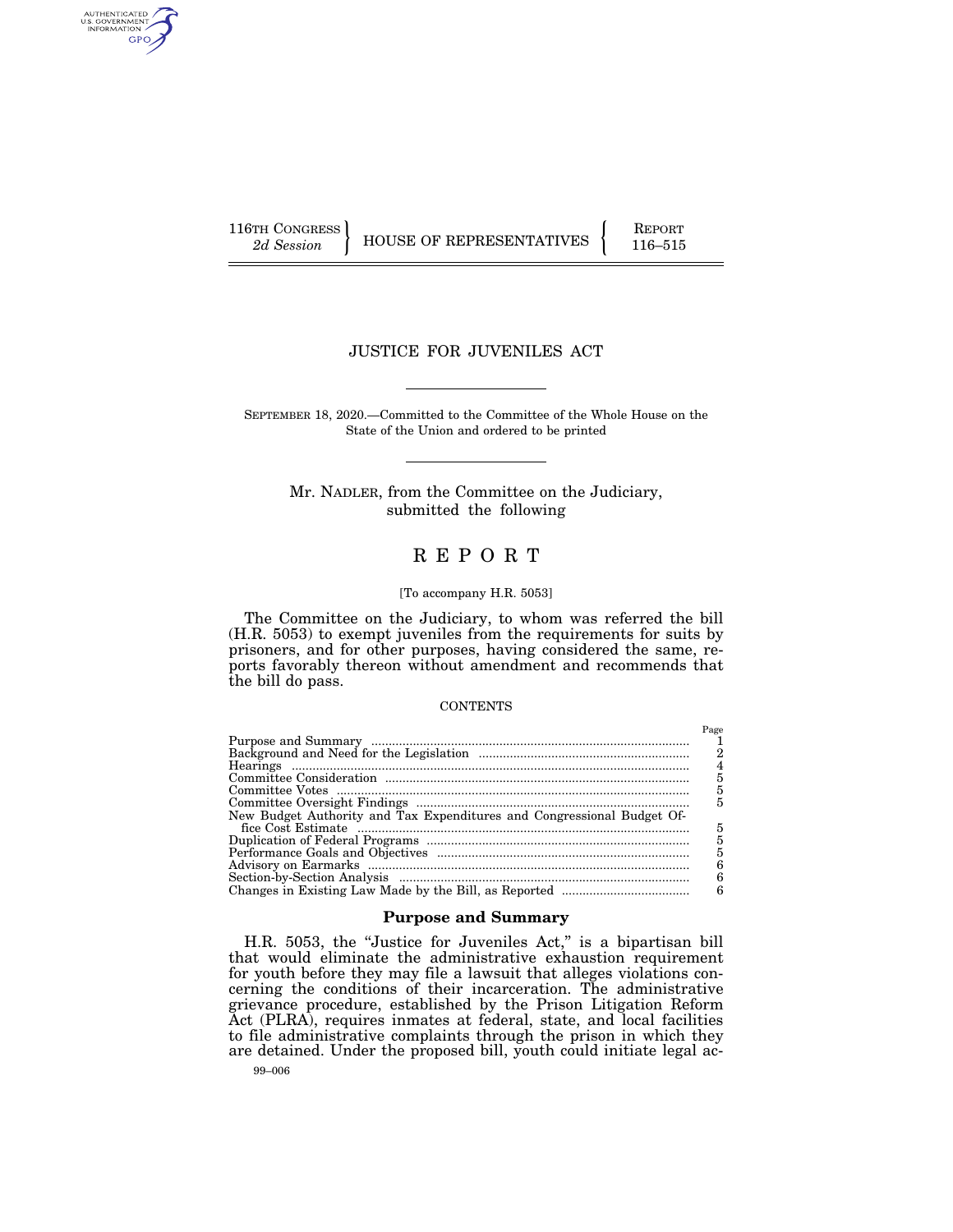tion to address prison conditions without first filing administrative complaints. This legislation is all the more necessary during the current COVID–19 pandemic, which has highlighted the need for various criminal justice reforms. Conditions within prisons have further deteriorated and hundreds of incarcerated individuals have died. Even before the pandemic, incarcerated youth faced formidable barriers to challenging the conditions of their confinement or seeking redress for physical abuse. This legislation will help address these pressing problems.

#### **Background and Need for the Legislation**

#### I. ADMINISTRATIVE GRIEVANCE REQUIREMENTS UNDER THE PLRA

The PLRA was designed to address the problem of the large numbers of *pro se* prisoner lawsuits that were being filed and inundating the federal courts.<sup>1</sup> Before the enactment of the PLRA, the overwhelming majority of prisoner cases were civil rights cases filed by state prisoners in federal district courts and were filed *pro se.*2 The vast majority of the pre-PLRA *pro se* cases were filed under 42 U.S.C. § 1983.3 Generally, to establish a claim under 42 U.S.C. § 1983, a plaintiff must show that a person acting under color of state law deprived him of a right secured by the Constitution or the laws of the United States.<sup>4</sup> Before Congress enacted the PLRA, incarcerated juveniles filed very few lawsuits.<sup>5</sup>

Pursuant to the changes brought on by the PLRA, before an incarcerated individual can file a lawsuit, he or she must take the complaint through all levels of a correctional facility's grievance system.6 If a person fails to comply with these requirements, including missing a filing deadline that can be as short as a few days, he or she may no longer be able to bring a lawsuit.7 An incarcerated individual may also only recover compensation in cases where there has been a physical injury, so those who have been subjected to sexual assault without an obvious physical injury or mental abuse may be denied a remedy.8 Federal law also restricts the power of the federal courts to make and enforce orders that remedy unlawful prison or jail conditions.9

16 NOTRE DAME J.L. ETHICS & PUB. POL'Y 475, 480 (2002).<br><sup>4</sup> See Nicini v. Morra, 212 F.3d 798, 805 (3d Cir. 2000).<br><sup>5</sup> Michael J. Dale, *Lawsuits and Public Policy: The Role of Litigation in Correcting Conditions*<br>*in Juv* tions in juvenile detention centers").<br>  $642$  U.S.C. § 1997e(a) (2018).<br>  $7$  See e.g., Woodford v. Ngo, 548 U.S. 81, 88 (2006).

 $^{\rm 1}$  BERNARD D. REAMS, JR. & WILLIAM H. MANZ, A LEGISLATIVE HISTORY OF THE PRISON LITIGATION REFORM ACT OF 1996 iii (1997).

<sup>&</sup>lt;sup>2</sup> Howard B. Eisenberg, *Rethinking Prisoner Civil Rights Cases and the Provision of Counsel,* 17 S. ILL. U.L.J. 417, 420, 421 n.8 (1993) (citing William B. Turner, *When Prisoners Sue: A Study of Prisoner Section 1983 Suits in the Federal Courts*, 92 HARV. L. REV. 610, 617 (1979) (data based on a study of prisoner civil rights cases filed in five federal district courts in 1975,

<sup>&</sup>lt;sup>1976</sup>, and the first half of 1976, and the first half of 1977.<br>16 NOTRE DAME J.L. ETHICS & PUR POL'Y 475, 480 (2002)

<sup>&</sup>lt;sup>8</sup>42 U.S.C. § 1997e(e) (2018) ("No Federal civil action may be brought by a prisoner confined in a jail, prison, or other correctional facility, for mental or emotional injury suffered while in custody without a prior showing of physical injury or the commission of a sexual act.''). Sexual assaults frequently don't result in signs of physical harm and even those that do may not be documented given the limited medical treatment available in some correctional facilities. 9 18 U.S.C. § 3626(a)(1)–(2) (2018).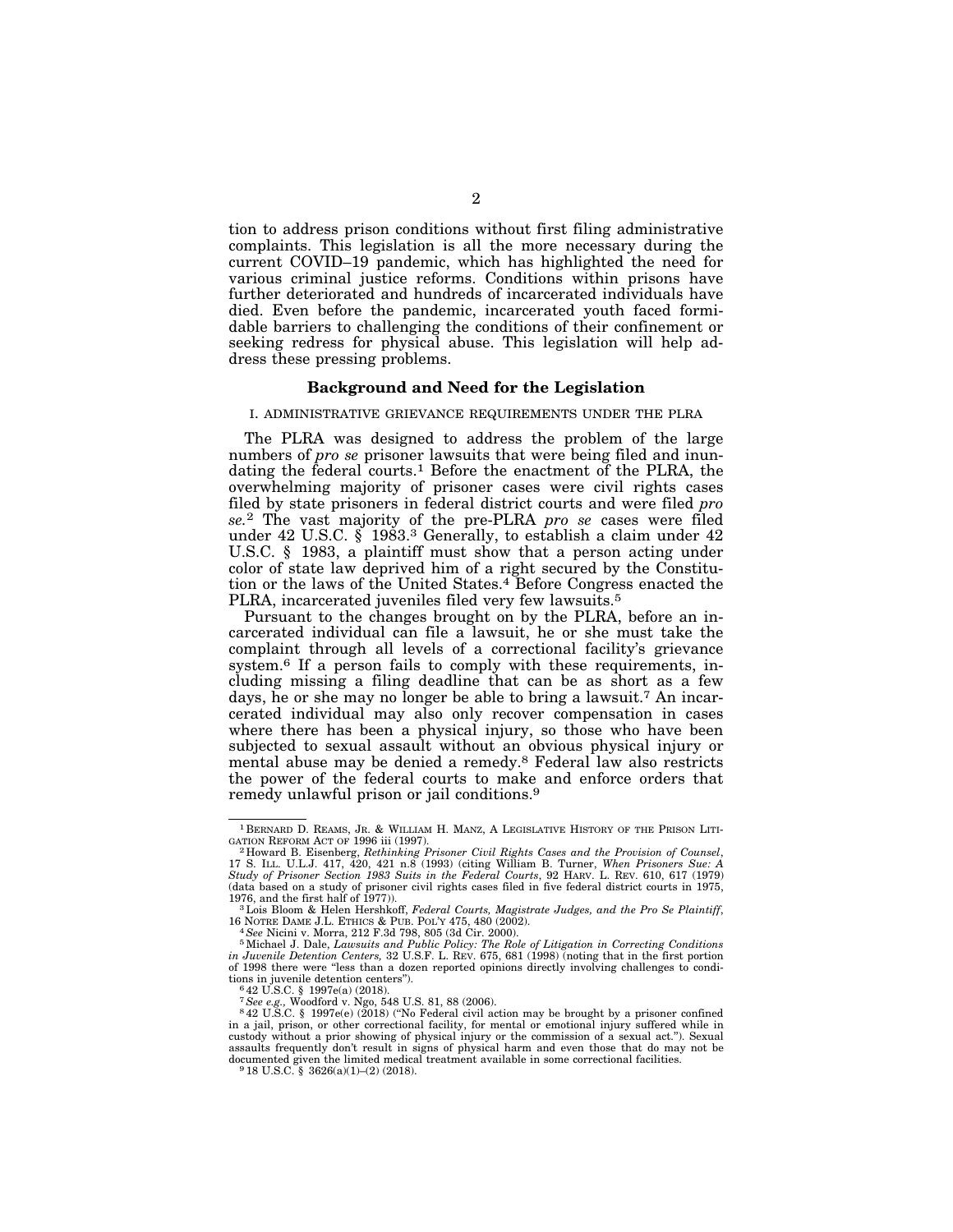### II. YOUTH FACE UNIQUE CHALLENGES IN PURSUING CLAIMS UNDER THE PLRA

The administrative remedy requirement is a high burden for children to meet, as it requires a sophisticated understanding of how to navigate technical procedures. ''Adolescents . . . are a highly vulnerable group and struggle particularly to satisfy the exhaustion requirement . . . [h]eld to the adult standard, minors are unduly prevented from litigating their abuses and thus deprived of a critical tool for improving their conditions of incarceration.'' 10 The problem is exacerbated because grievance procedures tend to rely on written communication and juveniles in the justice system typically have serious education deficits.11 Juveniles are also uniquely vulnerable to retaliation for filing grievances.<sup>12</sup>

Cases from around the country make clear that juveniles facing serious harm are deprived of legal protections because of the PLRA exhaustion requirements. In *Hunter* v. *Corr. Corp.*, a 17-year-old was sexually assaulted in an adult facility.<sup>13</sup> The case was dismissed because the court ruled he should have exhausted his administrative remedies first.14 In another case, from Kentucky, a juvenile filed a lawsuit alleging that staff had hit him, shocked him with a stun gun, and then led him down the hall by his testicles to an isolation cell.15 Although his lawyer had discussed the incident with the jail administrator, the Federal Bureau of Investigation, the State Police, and the Kentucky Department of Juvenile Justice, the court ruled that this did not satisfy the PLRA and the suit was dismissed for failure to exhaust administrative remedies.16

Even when there are multiple incidents to report, children still find a hard time seeking relief from a court. In one Indiana facility, a juvenile was repeatedly beaten, once with ''padlock-laden socks,'' while in custody.<sup>17</sup> After one beating, he suffered a seizure, but no one helped him, and he was beaten again the next day.18 He was raped and witnessed another child being sexually assaulted.19 The

<sup>&</sup>lt;sup>10</sup> Nicola A. Cohen, Why Ross v. Black Opens a Door to Federal Courts for Incarcerated Adolescents, 51(2) COLUM. J. L. & SOC. PROBS. 177, 179–180 (2017), http://jlsp.law.columbia.edu/wp-content/uploads/sites/8/2018/04/Vo REV. 263, 265 (2006) (''[J]uveniles are more vulnerable, less educated, and less able to advocate for themselves, so the interests of prison autonomy are outweighed by the juveniles' need for the government to provide extra protection while they are in custody.").

the government to provide extra protection while they are in custody.").<br><sup>11</sup>See Center for Juvenile Justice Reform, Addressing the Unmet Needs of Children and Youth<br>in the Child Welfare and Justice Systems (2012), https: tional facility to score on average about four years below their age-equivalent person on stand-<br>ardized tests in reading and math); Office of Juvenile Justice and Delinquency Prevention<br>(OJJDP), Youth Needs and Services: *ments,* JUV. JUST. BULL. (Apr. 2010) at 5, http://www.ncjrs.gov/pdffiles1/ojjdp/227728.pdf (concluding that youth in the justice system are more likely to need evaluation and remedial serv-ices, perform below grade level, or have a disability that qualifies them for special education

services than their peers).<br><sup>12</sup> *See, e.g., L*isa Gartner, *Beaten, Then Silenced*, PHILA. INQUIRER (Feb. 20, 2019), https://<br>www.inquirer.com/crime/a/glen-mills-schools-pa-abuse-juvenile-investigation-20190220.html(describing how youth were intimidated into keeping silent about abuses in a juvenile facility for

decades).<br>  $^{13}$  441 F. Supp. 2d 78, 80 (D.D.C. 2006).<br>  $^{14}$  Id.<br>  $^{15}$  Brock v. Kenton County, KY, 93 Fed.Appx. 793 (6th Cir. 2004).<br>  $^{16}$  Id.<br>  $^{17}$  Minix v. Pazera, No. 1:04-CV-447, 2005 WL 1799538 (N.D. Ind. Ju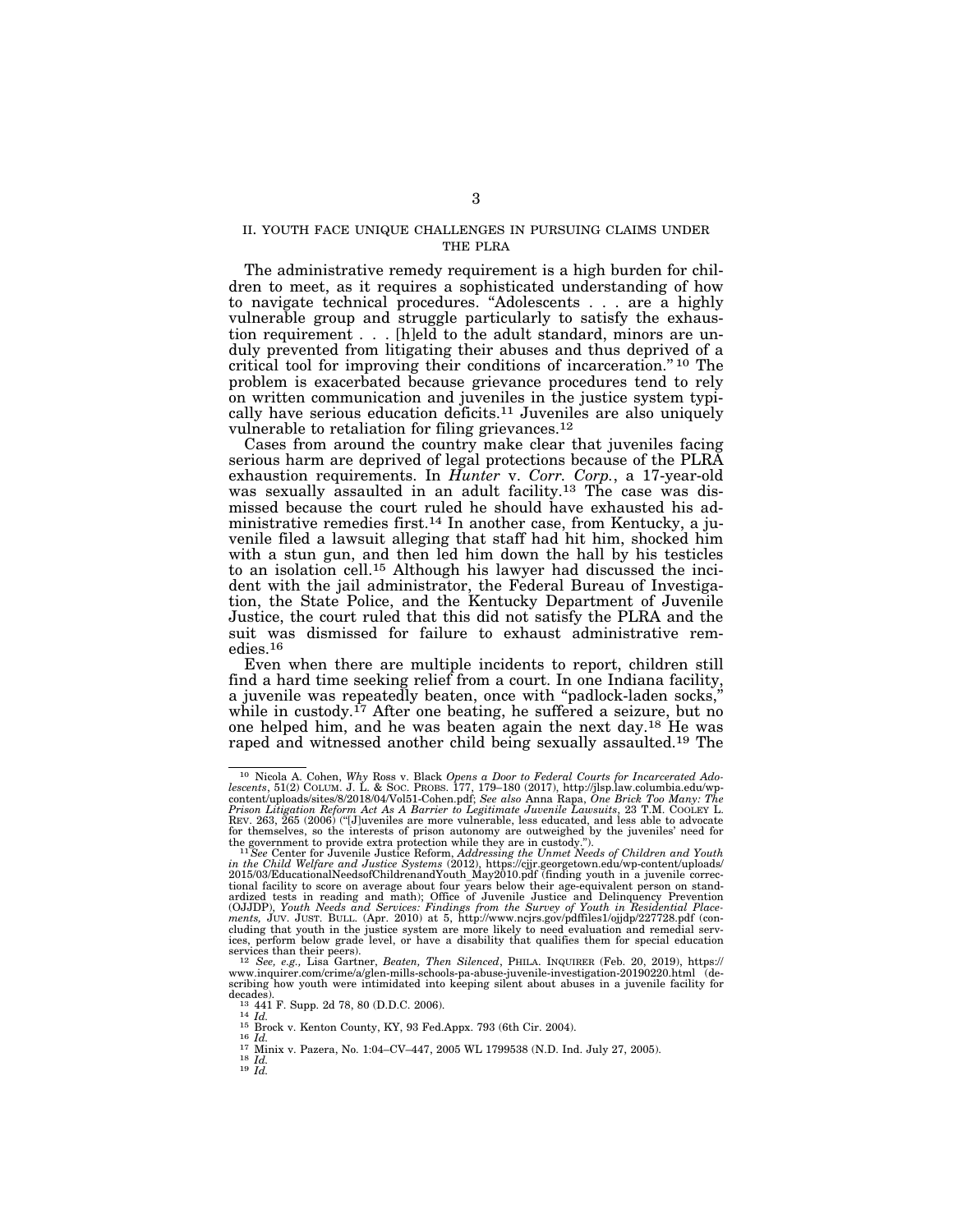juvenile was afraid to report the assaults to staff—and his fear was natural enough in light of the fact that some of the staff were involved in arranging fights between juveniles, or would even ''handcuff one juvenile so other juvenile detainees could beat him.'' 20 Although his mother spoke with staff and wrote to the juvenile judges in the jurisdiction, attempted to meet with the superintendent of one of the facilities, and contacted the Department of Corrections Deputy Commissioner and the Governor, the federal district court dismissed the family's federal claims under the PLRA's exhaustion rule because the juvenile had not himself filed a grievance in the juvenile facility.21

#### III. YOUTH SHOULD BE TREATED DIFFERENTLY UNDER THE PLRA DUE TO COGNITIVE DIFFERENCES

In the past fifty years, the Supreme Court has concluded on a number of occasions that laws pertaining to juveniles should be evaluated through a prism that is developmentally appropriate.<sup>22</sup> In a variety of circumstances the Court has held that juvenile defendants may be susceptible to outside pressure 23 and ''often lack the experience, perspective, and judgment to recognize and avoid choices that could be detrimental to them.'' 24 Further, the Supreme Court has long held that a child's immaturity and lack of knowledge can pose unique obstacles to navigating legal proceedings. In *J.D.B.* v. *North Carolina*, for example, the Supreme Court explained that failing to take age into account ''and thus to ignore the very real differences between children and adults—would be to deny children the full scope of the procedural safeguards'' to which they are entitled.25 Similarly, in *Haley* v. *Ohio*, the Supreme Court, holding an interrogation unconstitutional, noted that ''when, as here, a mere child—an easy victim of the law—is before us, special care in scrutinizing the record must be used.... Age 15 is a tender and difficult age for a boy of any race. . . [; h]e cannot be judged by the more exacting standards of maturity."<sup>26</sup>

#### **Hearings**

In compliance with section 103(i) of House Resolution 6, on July 16, 2019, the Judiciary Subcommittee on Crime, Terrorism, and Homeland Security held a hearing titled, Women and Girls in the Criminal Justice System,'' to examine pressing issues impacting

<sup>20</sup> *Id.* <sup>21</sup> *Id.* <sup>22</sup> *See, e.g.,* Roper v. Simmons, 543 U.S. 551, 569 (2005) (holding the death penalty unconstitutional as applied to youth because they are more susceptible to pressure, their character is not fully developed, and they are more impulsive); *Eddings* v. *Oklahoma*, 455 U.S. 102, 115– 16 (holding death penalty unconstitutional when mitigating factors were not presented and not-<br>ing that children "generally are less mature and responsible than adults"); *Graham v. Florida,*<br>560 U.S 48, 68 (2010) (childre than adults); *Bellotti v. Baird*, 443 U.S. 622, 635 (1979) (plurality opinion) (children "often lack the experience, perspective, and judgment to recognize and avoid choices that could be detri-<br>mental to them.").<br> $^{23}$ 

youth because they are more susceptible to pressure, their character is not fully developed, and they are more impulsive); *Eddings*, 455 U.S. at 115–16 (holding death penalty unconstitutional when mitigating factors were not presented and noting that children "generally are less mature and responsible than adults"); Graham, 560 U.S at 48 (children "are more vulnerable or susceptible to . . . outside pressures"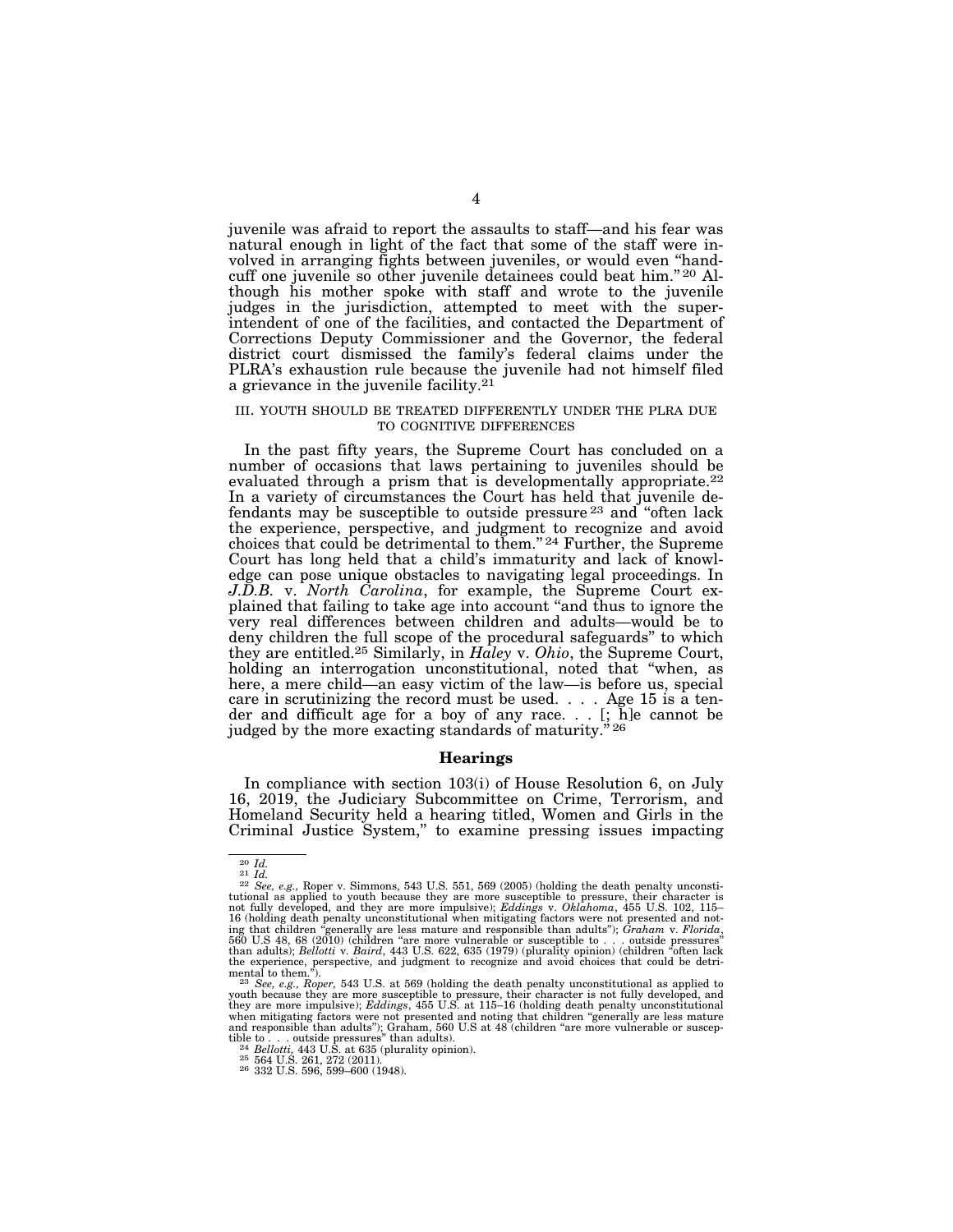women and young girls in the criminal justice system. The hearing included discussion of the PLRA's administrative burdens and their impact on upholding Constitutional standards.

### **Committee Consideration**

On September 9, 2020, the Committee met in open session and ordered the bill, H.R. 5053, favorably reported, by a voice vote, a quorum being present.

#### **Committee Votes**

No record votes occurred during the Committee's consideration of H.R. 5053.

#### **Committee Oversight Findings**

In compliance with clause  $3(c)(1)$  of rule XIII of the Rules of the House of Representatives, the Committee advises that the findings and recommendations of the Committee, based on oversight activities under clause 2(b)(1) of rule X of the Rules of the House of Representatives, are incorporated in the descriptive portions of this report.

### **New Budget Authority and Tax Expenditures and Congressional Budget Office Cost Estimate**

With respect to the requirements of clause  $3(c)(2)$  of rule XIII of the Rules of the House of Representatives and section 308(a) of the Congressional Budget Act of 1974 and with respect to requirements of clause  $(3)(c)(3)$  of rule XIII of the Rules of the House of Representatives and section 402 of the Congressional Budget Act of 1974, the Committee has requested but not received a cost estimate for this bill from the Director of Congressional Budget Office (CBO). The Committee has requested but not received from the Director of the CBO a statement as to whether this bill contains any new budget authority, spending authority, credit authority, or an increase or decrease in revenues or tax expenditures.

### **Duplication of Federal Programs**

No provision of H.R. 5053 establishes or reauthorizes a program of the Federal government known to be duplicative of another federal program, a program that was included in any report from the Government Accountability Office to Congress pursuant to section 21 of Public Law 111–139, or a program related to a program identified in the most recent Catalog of Federal Domestic Assistance.

## **Performance Goals and Objectives**

The Committee states that pursuant to clause  $3(c)(4)$  of rule XIII of the Rules of the House of Representatives, H.R. 5053 does not have any performance goals or measures. Prior to the enactment of the PLRA, reports indicate that youth complaints and lawsuits comprised a very small percentage of the total suits brought by prisoners.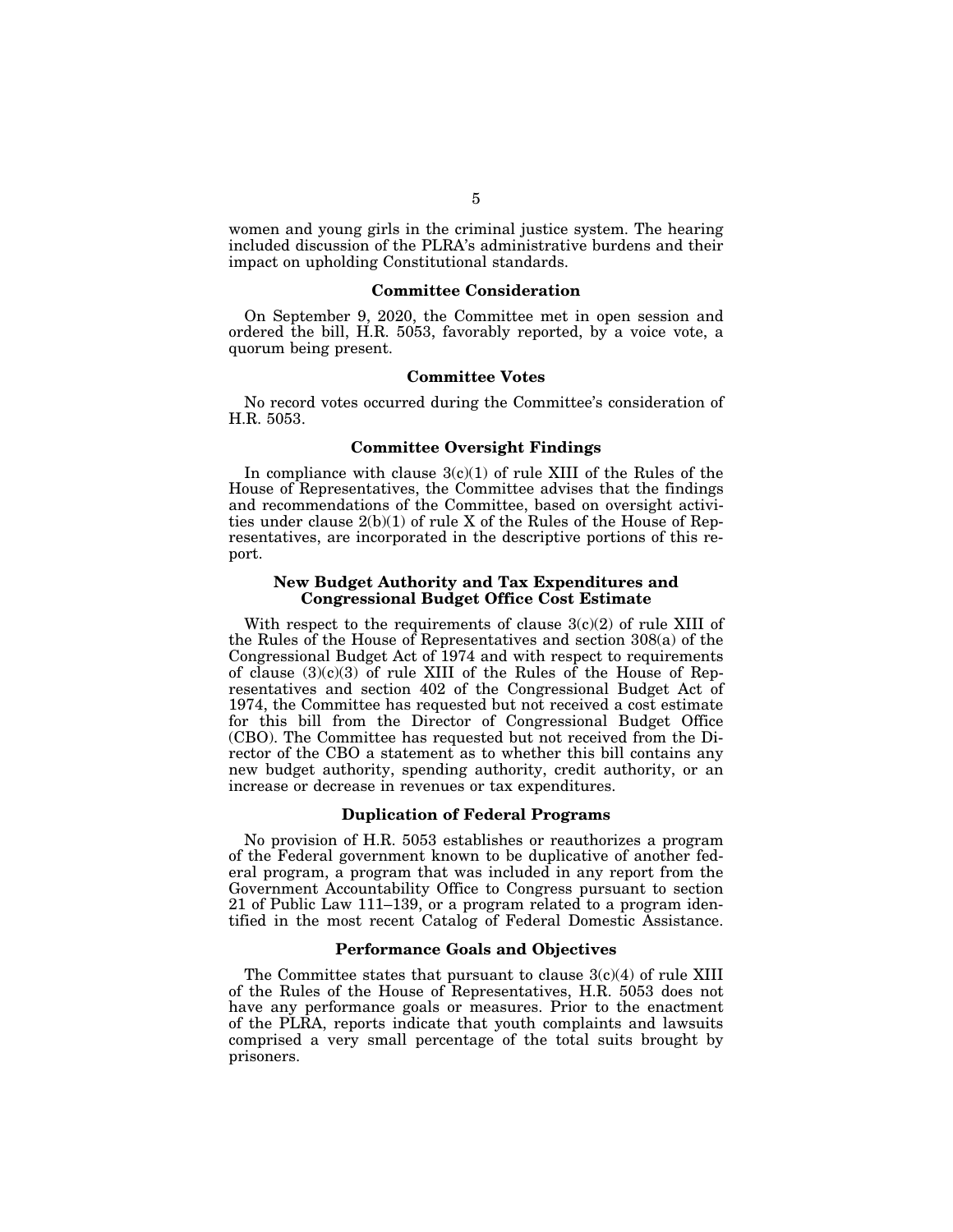### **Advisory on Earmarks**

In accordance with clause 9 of rule XXI of the Rules of the House of Representatives, H.R. 5053 does not contain any congressional earmarks, limited tax benefits, or limited tariff benefits as defined in clause 9(d), 9(e), or 9(f) of rule XXI.

#### **Section-by-Section Analysis**

The following discussion describes the bill as reported by the Committee.

*Sec. 1. Short title.* Section 1 sets forth the short title of the bill as the "Justice for Juveniles Act.

*Sec. 2. Exemption of juveniles from the requirements for suits by prisoners.* Section 2 amends the definition of a ''prisoner'' under Section 7 of the Civil Rights of Institutionalized Persons Act (Act) to remove persons adjudicated delinquent.

In addition, Section 2 adds a new section, section (i), to Section 7 of the Act by exempting youth under the age of 22 from the requirements of the Act, which sets forth the requirements an incarcerated individual must follow before he or she can file a lawsuit for allegations of abuse. Further, it exempts a person from the requirements of the Act for any prison condition that occurred before he or she reached the age of 22.

#### **Changes in Existing Law Made by the Bill, as Reported**

In compliance with clause 3(e) of rule XIII of the Rules of the House of Representatives, changes in existing law made by the bill, as reported, are shown as follows (existing law proposed to be omitted is enclosed in black brackets, new matter is printed in italics, and existing law in which no change is proposed is shown in roman):

#### **CIVIL RIGHTS OF INSTITUTIONALIZED PERSONS ACT**

\* \* \* \* \* \* \*

## **SEC. 7. SUITS BY PRISONERS.**

(a) APPLICABILITY OF ADMINISTRATIVE REMEDIES.—No action shall be brought with respect to prison conditions under section 1979 of the Revised Statutes of the United States (42 U.S.C. 1983), or any other Federal law, by a prisoner confined in any jail, prison, or other correctional facility until such administrative remedies as are available are exhausted.

(b) FAILURE OF STATE TO ADOPT OR ADHERE TO ADMINISTRATIVE GRIEVANCE PROCEDURE.—The failure of a State to adopt or adhere to an administrative grievance procedure shall not constitute the basis for an action under section 3 or 5 of this Act.

(c) DISMISSAL.—(1) The court shall on its own motion or on the motion of a party dismiss any action brought with respect to prison conditions under section 1979 of the Revised Statutes of the United States (42 U.S.C. 1983), or any other Federal law, by a prisoner confined in any jail, prison, or other correctional facility if the court is satisfied that the action is frivolous, malicious, fails to state a claim upon which relief can be granted, or seeks monetary relief from a defendant who is immune from such relief.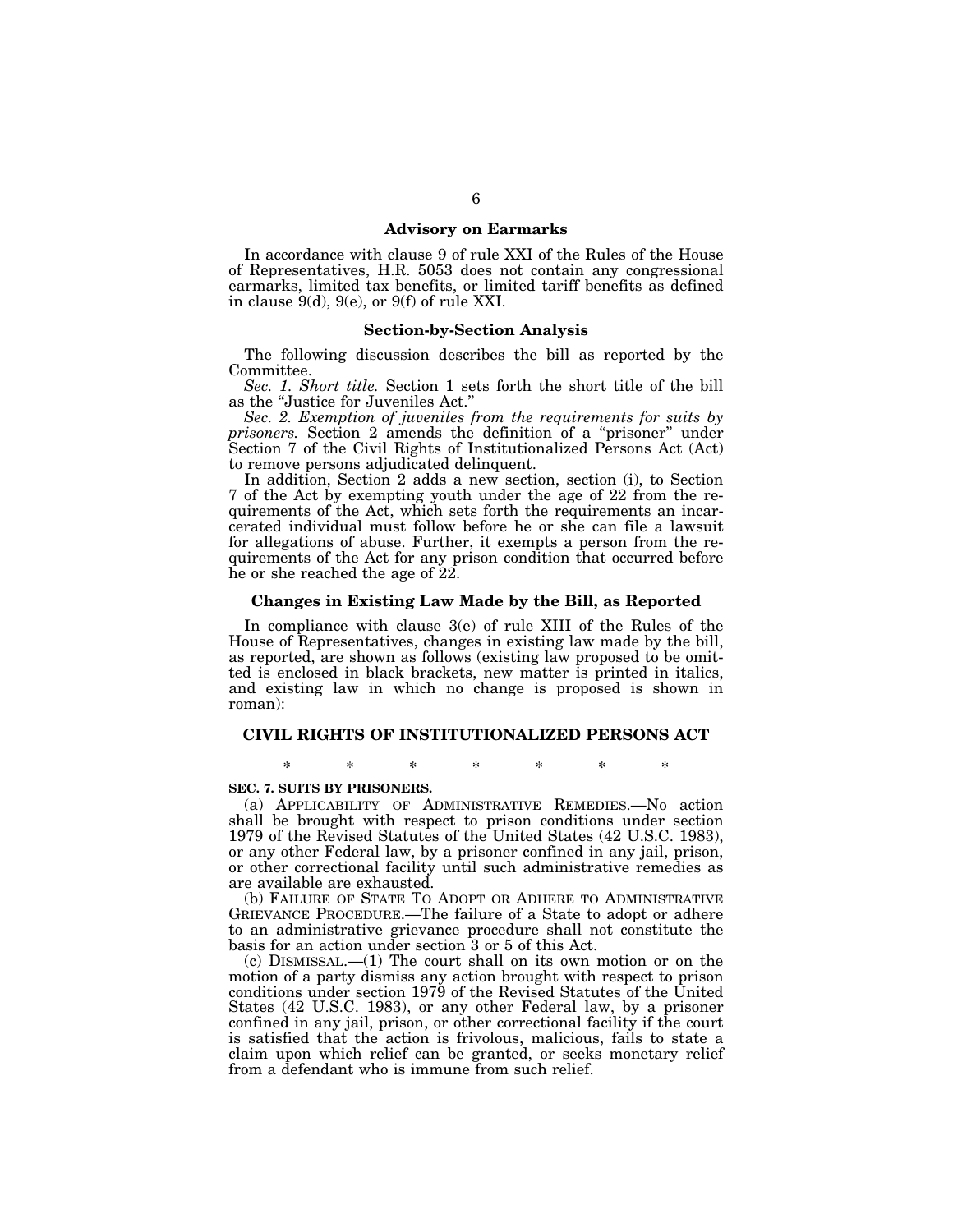(2) In the event that a claim is, on its face, frivolous, malicious, fails to state a claim upon which relief can be granted, or seeks monetary relief from a defendant who is immune from such relief, the court may dismiss the underlying claim without first requiring the exhaustion of administrative remedies.

(d) ATTORNEY'S FEES.—(1) In any action brought by a prisoner who is confined to any jail, prison, or other correctional facility, in which attorney's fees are authorized under section 2 of the Revised Statutes of the United States (42 U.S.C. 1988), such fees shall not be awarded, except to the extent that—

(A) the fee was directly and reasonably incurred in proving an actual violation of the plaintiff's rights protected by a statute pursuant to which a fee may be awarded under section 2 of the Revised Statutes; and

(B)(i) the amount of the fee is proportionately related to the court ordered relief for the violation; or

(ii) the fee was directly and reasonably incurred in enforcing the relief ordered for the violation.

(2) Whenever a monetary judgment is awarded in an action described in paragraph (1), a portion of the judgment (not to exceed 25 percent) shall be applied to satisfy the amount of attorney's fees awarded against the defendant. If the award of attorney's fees is not greater than 150 percent of the judgment, the excess shall be paid by the defendant.

(3) No award of attorney's fees in an action described in paragraph (1) shall be based on an hourly rate greater than 150 percent of the hourly rate established under section 3006A of title 18, United States Code, for payment of court-appointed counsel.

(4) Nothing in this subsection shall prohibit a prisoner from entering into an agreement to pay an attorney's fee in an amount greater than the amount authorized under this subsection, if the fee is paid by the individual rather than by the defendant pursuant to section 2 of the Revised Statutes of the United States (42 U.S.C. 1988).

(e) LIMITATION ON RECOVERY.—No Federal civil action may be brought by a prisoner confined in a jail, prison, or other correctional facility, for mental or emotional injury suffered while in custody without a prior showing of physical injury or the commission of a sexual act (as defined in section 2246 of title 18, United States Code).

(f) HEARINGS.—(1) To the extent practicable, in any action brought with respect to prison conditions in Federal court pursuant to section 1979 of the Revised Statutes of the United States (42 U.S.C. 1983), or any other Federal law, by a prisoner confined in any jail, prison, or other correctional facility, pretrial proceedings in which the prisoner's participation is required or permitted shall be conducted by telephone, video conference, or other telecommunications technology without removing the prisoner from the facility in which the prisoner is confined.

(2) Subject to the agreement of the official of the Federal, State, or local unit of government with custody over the prisoner, hearings may be conducted at the facility in which the prisoner is confined. To the extent practicable, the court shall allow counsel to participate by telephone, video conference, or other communications technology in any hearing held at the facility.